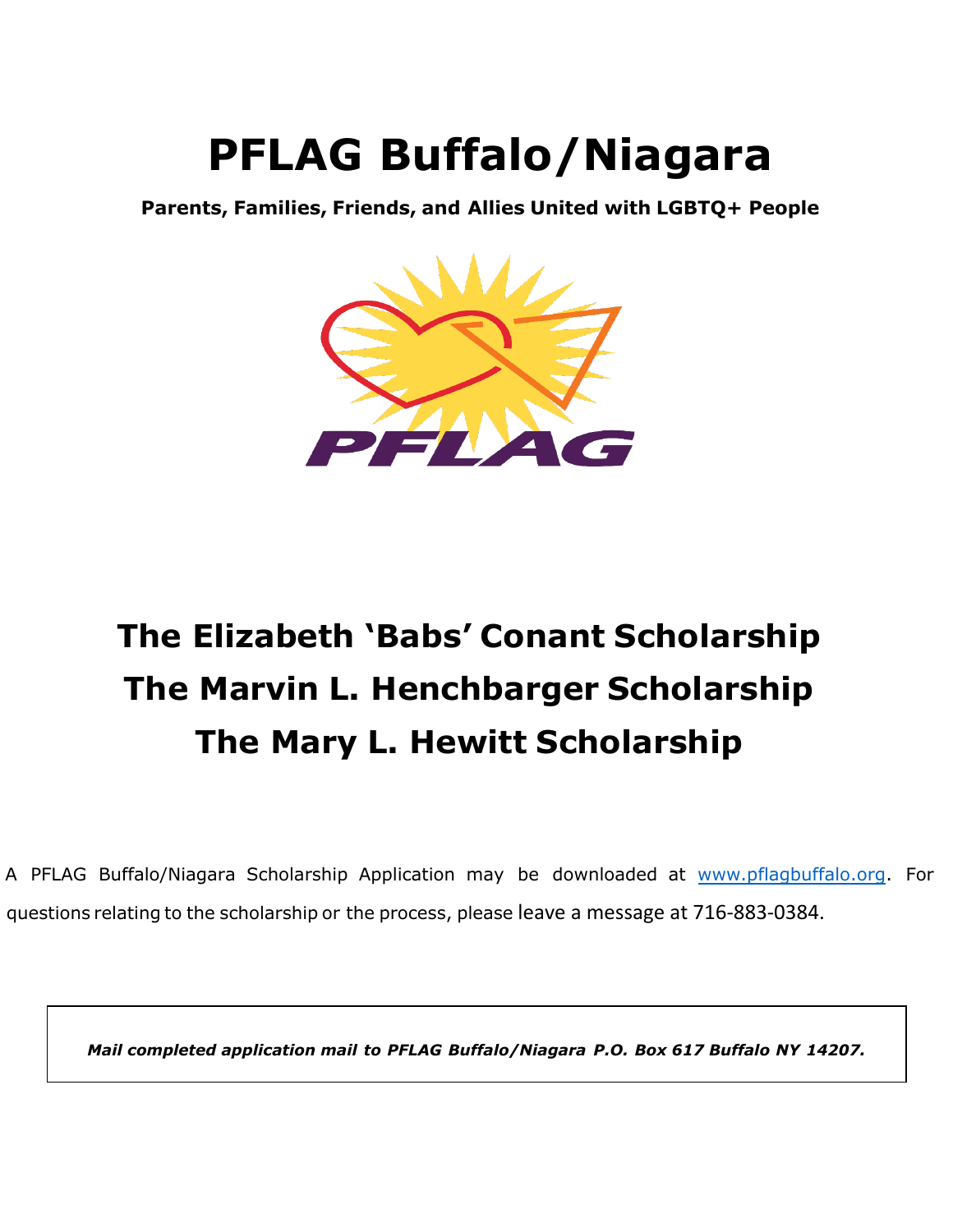#### **PURPOSE**

- To recognize gay, lesbian, bisexual, transgender, and straight ally students Western New York
- To encourage continuing education, activism, and support for self -identified LGBTQ students
- To foster a positive image of LGBTQ+ young people in society

#### **ELIGIBILITY**

- Must be a graduating senior from a WNY area high school
- Must be a self -identified LGBTQ+ student or straight ally
- Must be accepted to an accredited post-secondary educational institution
- Must submit a paper copy of the application (completed PFLAG Buffalo/Niagara Personal Information Form, reference letter, and essay)
- Application submission must be received at the P.O. address before May  $1^{st.}$

#### • **TERMS**

- Scholarship funds will be paid directly to institution
- The award must be used within one year of its receipt
- All information submitted to PFLAG Buffalo/Niagara will be strictly confidential and not shared outside of the Scholarship Committee unless permission has been given

#### **DEADLINE**

- A completed paper submission must be received before May  $1<sup>st</sup>$ .
- The Scholarship Committee will make selections by June 14<sup>th</sup>. The students selected will be notified before or on graduation
- Three scholarships of \$500.00 will be awarded. Decisions made are final.

#### **CRITERIA FOR JUDGING ALL PARTS OF SUBMISSION**

- Affirmation of one's LGBTQ+ identity or of straight ally support
- Demonstration of integrity and honesty
- Participation in events supporting the LGBTQ+ community and people
- Commitment to LGBTO+ support moving forward after high school
- Determination to achieve personal and academic goals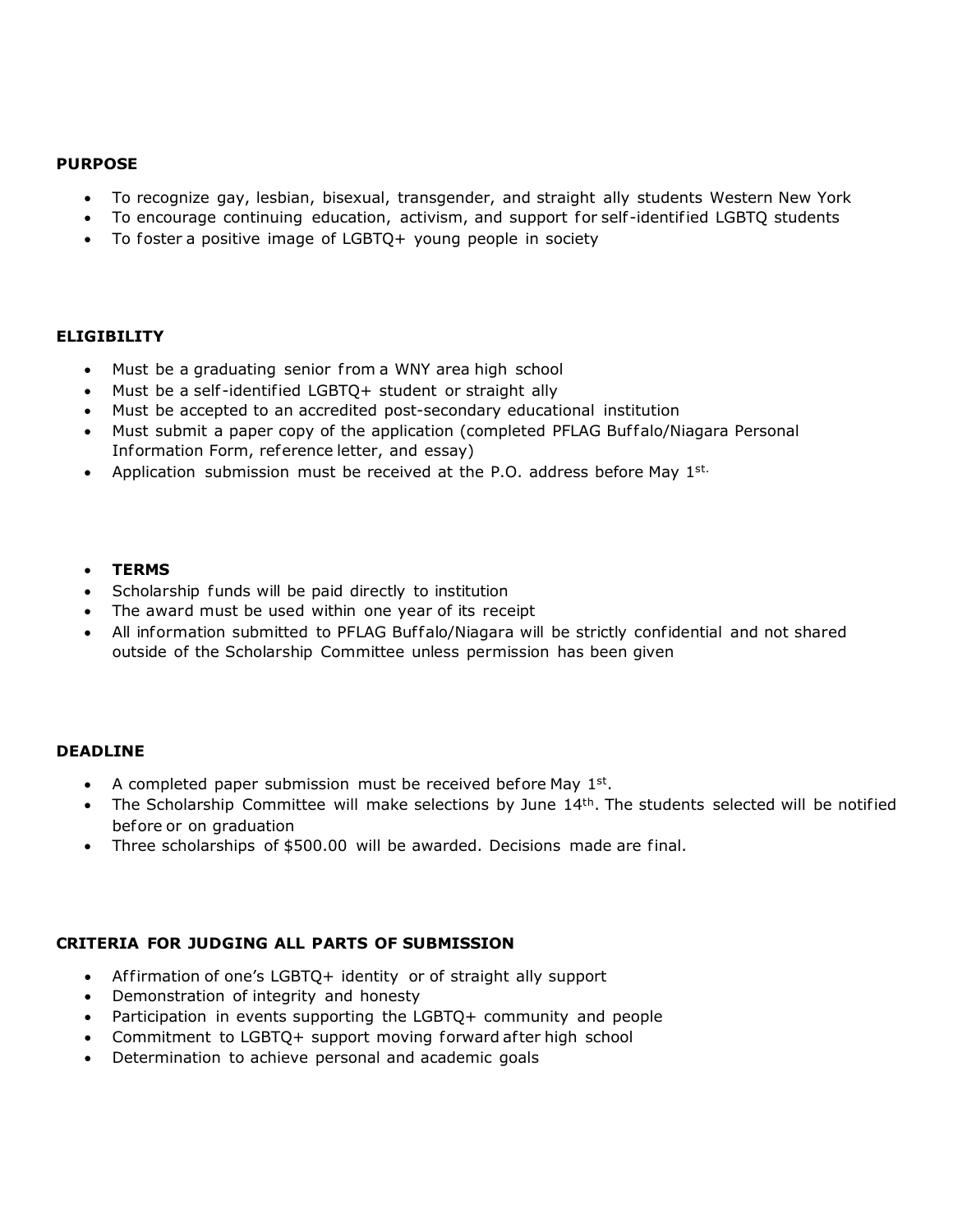### **Personal Information Form**

1. Please print or type clearly.

- 2. All items must be completed fully unless otherwise indicated.
	- 3. Add additional sheets if needed to complete this form.

| First and Last Name                            |                      |
|------------------------------------------------|----------------------|
| <b>Street Address</b>                          |                      |
| City and Zip Code                              |                      |
| Phone number (optional)                        | <b>Email Address</b> |
| Educational Institution Attending in September |                      |
| <b>Career Goals</b>                            |                      |
|                                                |                      |
| <b>Extra-Curricular Activities</b>             |                      |
|                                                |                      |
| Honors/Awards                                  |                      |
|                                                |                      |
|                                                |                      |